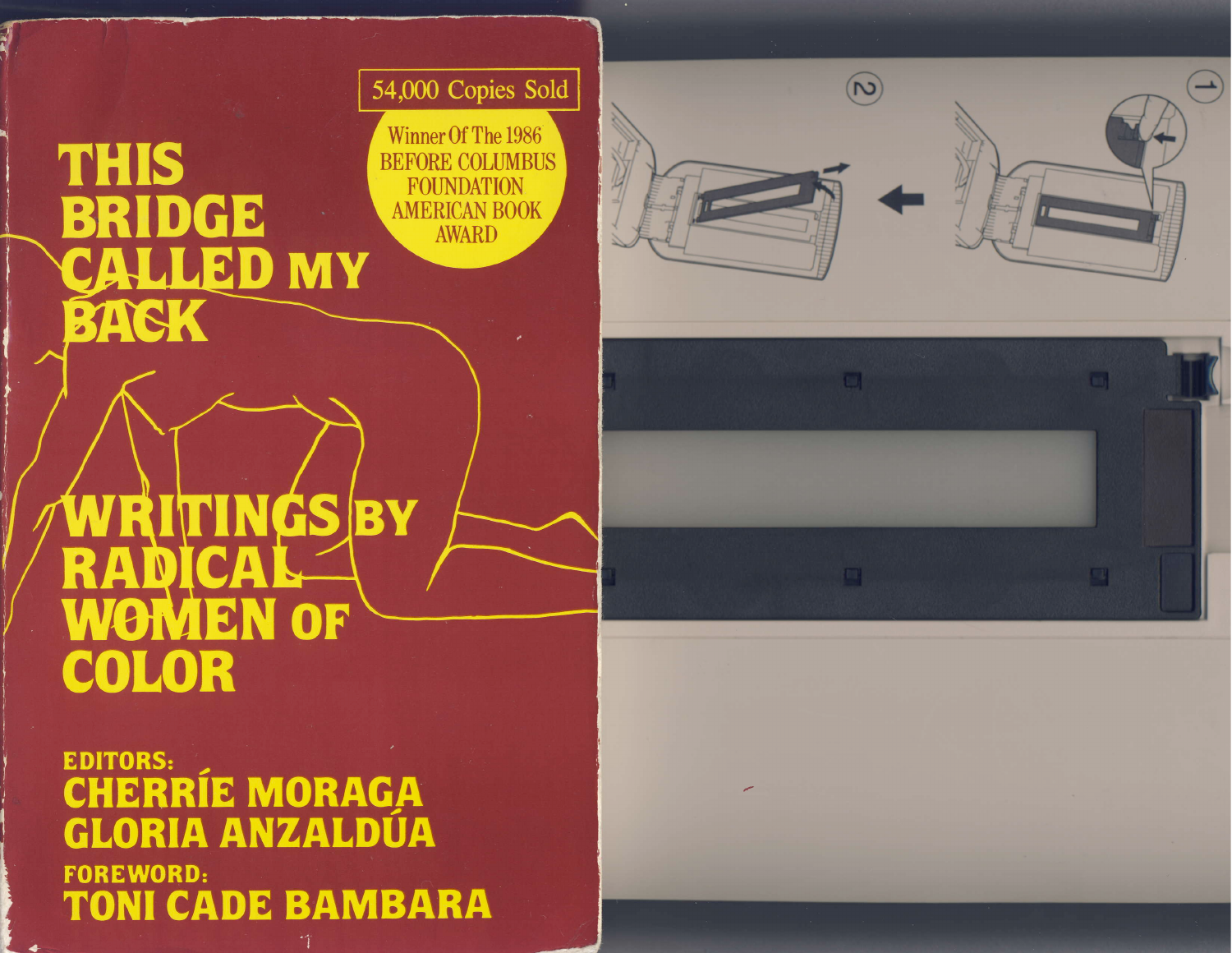## THIS BRIDGE CALLED MY BACK WRITINGS BY RADICAL WOMEN OF COLOR

## EDITORS: \_ CHERRIE MORAGA GLORIA ANZALDUA

### FOREWORD: TONI CADE BAMBARA



**KITCHEN TABLE: Women of Color Press New York**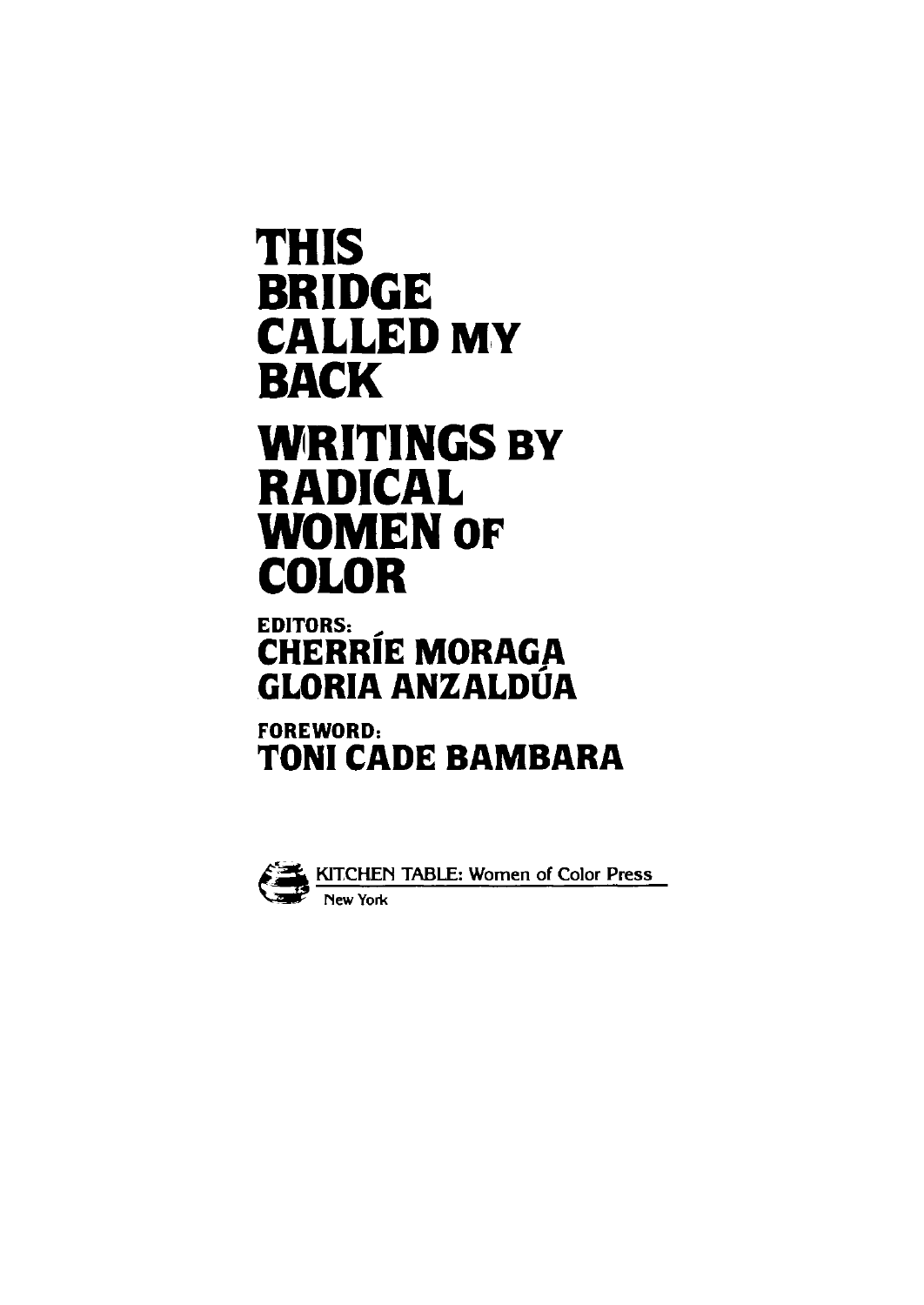Copyright © 1981, 1983 by Cherrie Moraga and Gloria Anzaldúa.

All rights reserved. No part of this book may be reproduced without permission in writing from the publisher. Published in the United States by Kitchen Table: Women of Color Press, Post Office Box 908, Latham, New York 12110-0908. Originally published by Peresphone Press, Inc. Watertown, Massachusetts, 1981.

Also by Cherrie Moraga *Cuentos: Stories by Latinas,* ed. with Alma Gomez and Mariana Romo-Carmona . Kitchen Table: Women of Color Press, 1983. *Loving in the War Years: Lo Que Nunca Paso Por Sus Labios.* South End Press, 1983.

Cover and text illustrations by Johnetta Tinker. Cover design by Maria von Brincken. Text design by Pat McGloin. Typeset in Garth Graphic by Serif & Sans, Inc., Boston, Mass. Second Edition Typeset by Susan L. Yung

Second Edition, Sixth Printing.

ISBN 0-913175-03-X, paper. ISBN 0-913175-18-8, cloth.

**This bridge called my back** : writings by radical women of color / editors, Cherríe Moraga, Gloria Anzaldúa ; foreword, Toni Cade Bambara. — 1st ed. — Watertown, Mass. : Persephone Press, cl981.[\*]

**xxvi, 261 p. : ill. ; 22 cm. Bibliography: p. 251-261. ISBN 0-930436-10-5 (pbk.) : S9.95** 

**1. Feminism—Literary collections. 2. Radicalism—Literary collections. 3. Minority women—United States—Literary collections. 4. American literature —Women authors. 5. American literature—Minority authors. 6. American**  literature—20th century. I. Moraga, Cherrie II. Anzaldúa, Gloria.

#### PS509.F44T5 81-168894

810 '.8 '09287—dcl9

**AACR 2 MARC** 

Library of Congress [r88]rev [\*]—2nd ed. — Latham, NY: Kitchen Table, Women of Color Press, cl983.

**CHRYSTOS:** "Ceremony for Completing a Poetry Reading," copyright © **1976** by Chrystos, first appeared in *Wotnanspirit*, reprinted by permission. **COMBAHEE RIVER COLLECTIVE**: "A Black Feminist Statement," first appeared in *Capitalist Patriarchy*<br>*and the Case for Socialist Feminism*, Zillah R. Eisenstein, ed. (New York: Monthly<br>Review Press, 1979), reprinted by permission. DORIS of Racism," copyright © **1980** by Doris Davenport, first appeared in *Spinning Off .*  reprinted by permission. **HATTIE GOSSETT:**"billie lives! billielives! "copyright© **1980**  by Hattie Gossett; "who told you anybody wants to hear from you? you ain't nothing but a black woman!, " copyright © **1980** by Hattie Gossett. **MARY HOPE LEE:** "on not being," copyright © **1979** by Mary Hope Lee, first appeared in *Callaloo*, reprinted by permission. **AUDRE LORDE:** "An Open Letter to Mary Daly," copyright © **1980** by Audre Lorde, first appeared in *Top Ranking*, reprinted by permission. "The Master's Tools Will Never Dismantle the Master's House," copyright © 1980 by Audre Lorde. PAT PARKER:<br>"Revloution: It's Not Neat or Pretty or Quick," copyright © 1980 by Pat Parker. KATE<br>RUSHIN: "The Bridge Poem. copyright © 1981 by Donna K. Rushin **YAMADA:** "Invisibility is an Unnatural Disaster," copyright © **1979** by *Bridge: An Asian American Perspective,* reprinted by permission.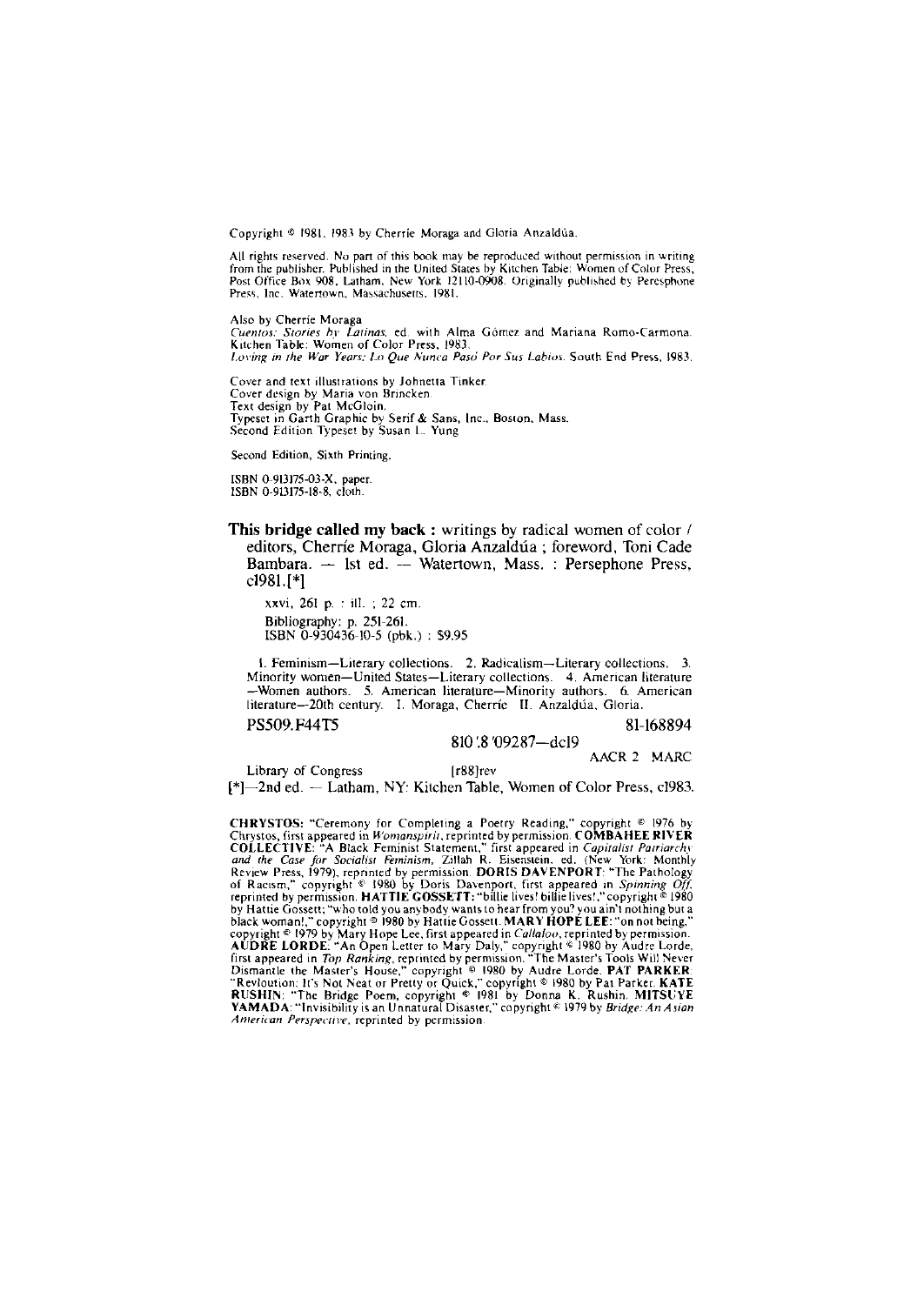#### para

Elvira Moraga Lawrence y Amalia García Anzaldúa y para todas nuestras madres por la obediencia y la insurrección que ellas nos enseñaron.

for

Elvira Moraga Lawrence and Amalia Garcia Anzaldua and tor all our mothers for the obedience and rebellion they taught us.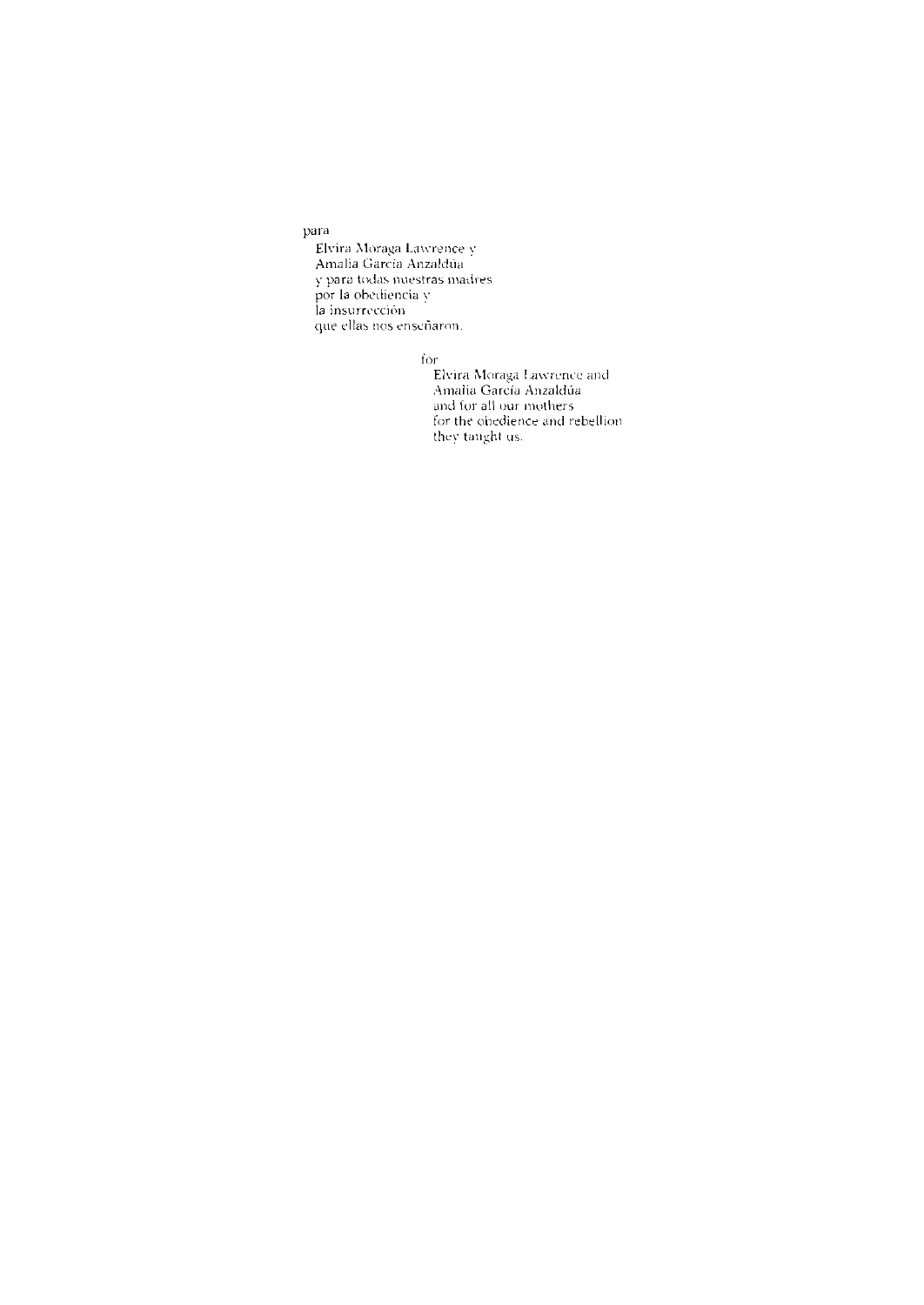**When Persephone Press, Inc., a white women's press of Watertown, Massachusetts and the original publishers of** *Bridge***, ceased operation in the Spring of 1983, this book had already gone out of print. After many months of negotiations, the co-editors were finally able to retrieve control of their book, whereupon Kitchen Table: Women of Color Press of New York agreed to republish it.** 

**The following, then, is the second edition of** *This Bridge Called My Back,*  **conceived of and produced entirely by women of color.**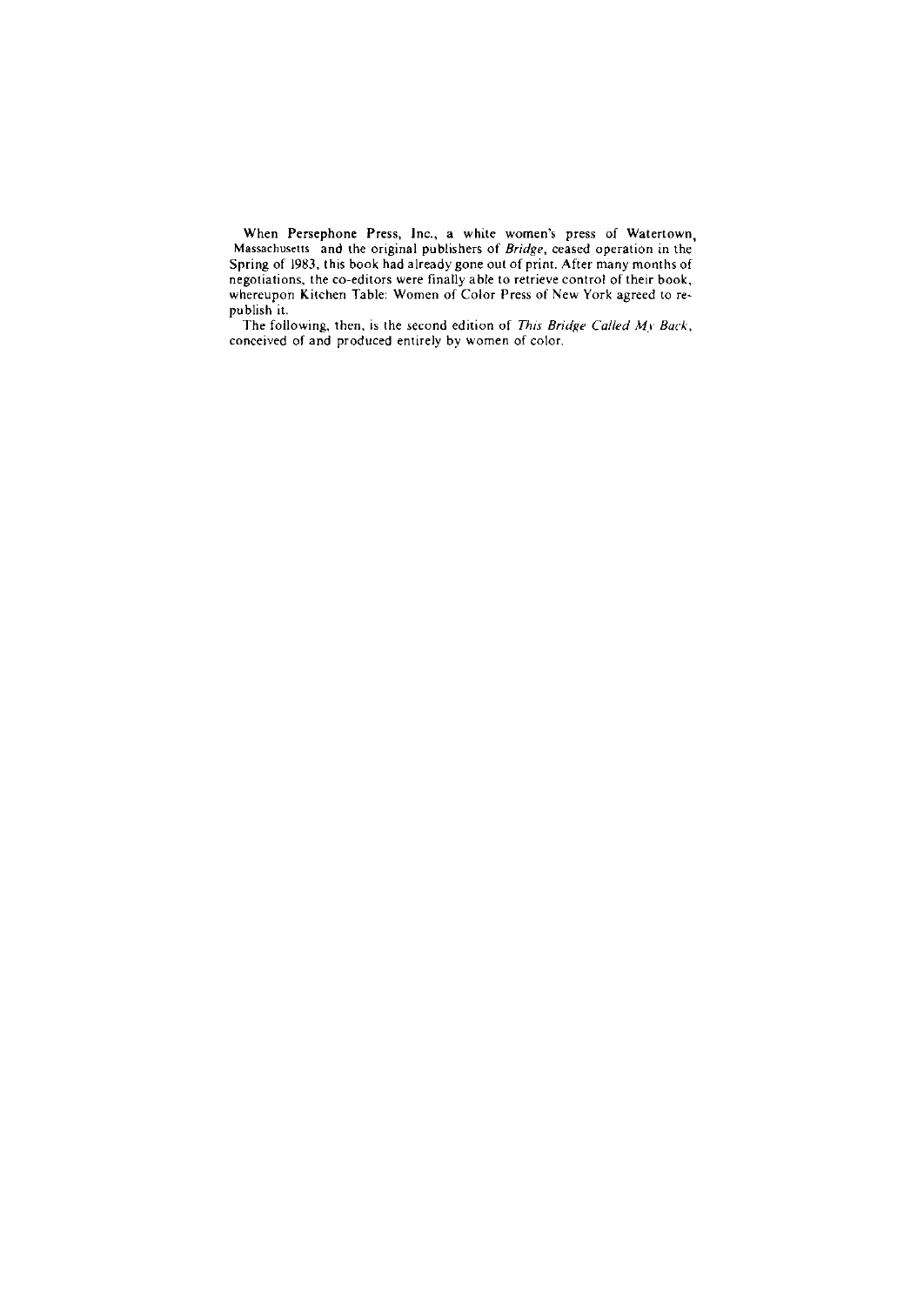#### **The Bridge Poem**  *Donna Kate Rushin*

I've had enough I'm sick of seeing and touching Both sides of things Sick of being the damn bridge for everybody

Nobody<br>Can talk to anybody Without me Without me<br>Diaht2 right?

I explain my mother to my father my father to my little sister My little sister to my brother my brother to the white feminists The white feminists to the Black church folks the Black church folks To the ex-hippies the ex-hippies to the Black separatists the Black separatists to the artists the artists to my friends' parents...

Then I've got to explain myself To everybody

I do more translating Than the Gawdamn U.N.

Forget it I'm sick of it

I'm sick of filling in your gaps

Sick of being your insurance against The isolation of your self-imposed limitations Sick of being the crazy at your holiday dinners Sick of being the odd one at your Sunday Brunches Sick of being the sole Black friend to 34 individual white people

Find another connection to the rest of the world Find something else to make you legitimate Find some other way to be political and hip